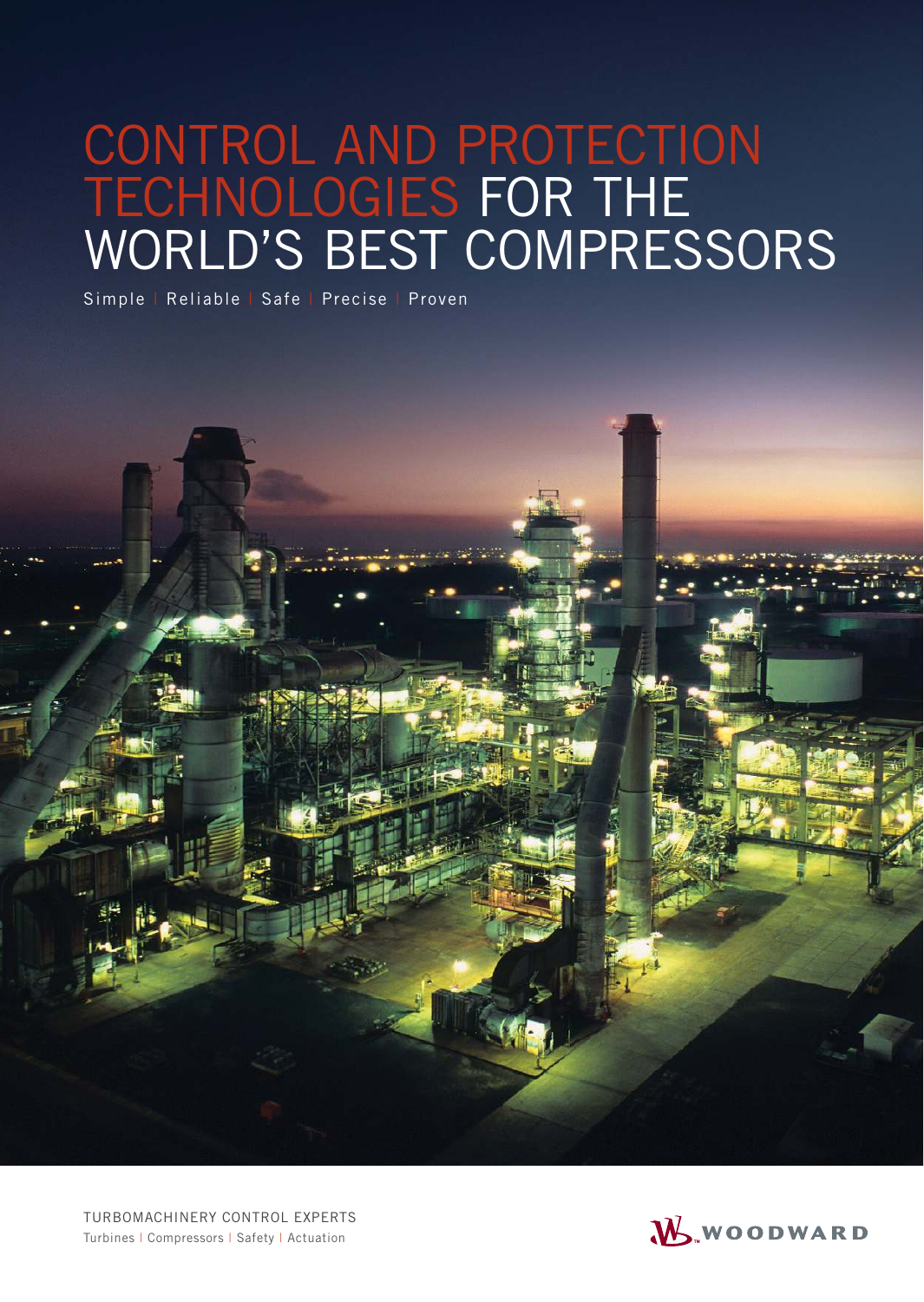# WOODWARD COMPRESSOR CONTROL SOLUTIONS

#### REDUCE PROGRAM AND OPERATIONAL RISK

Through rigorous program execution and validation.

### MAXIMIZE UPTIME AND OPERATIONAL PERFORMANCE Through advanced algorithms, proven platforms, and simulation.

### HIGH VALUE

Through integration, standards and services.

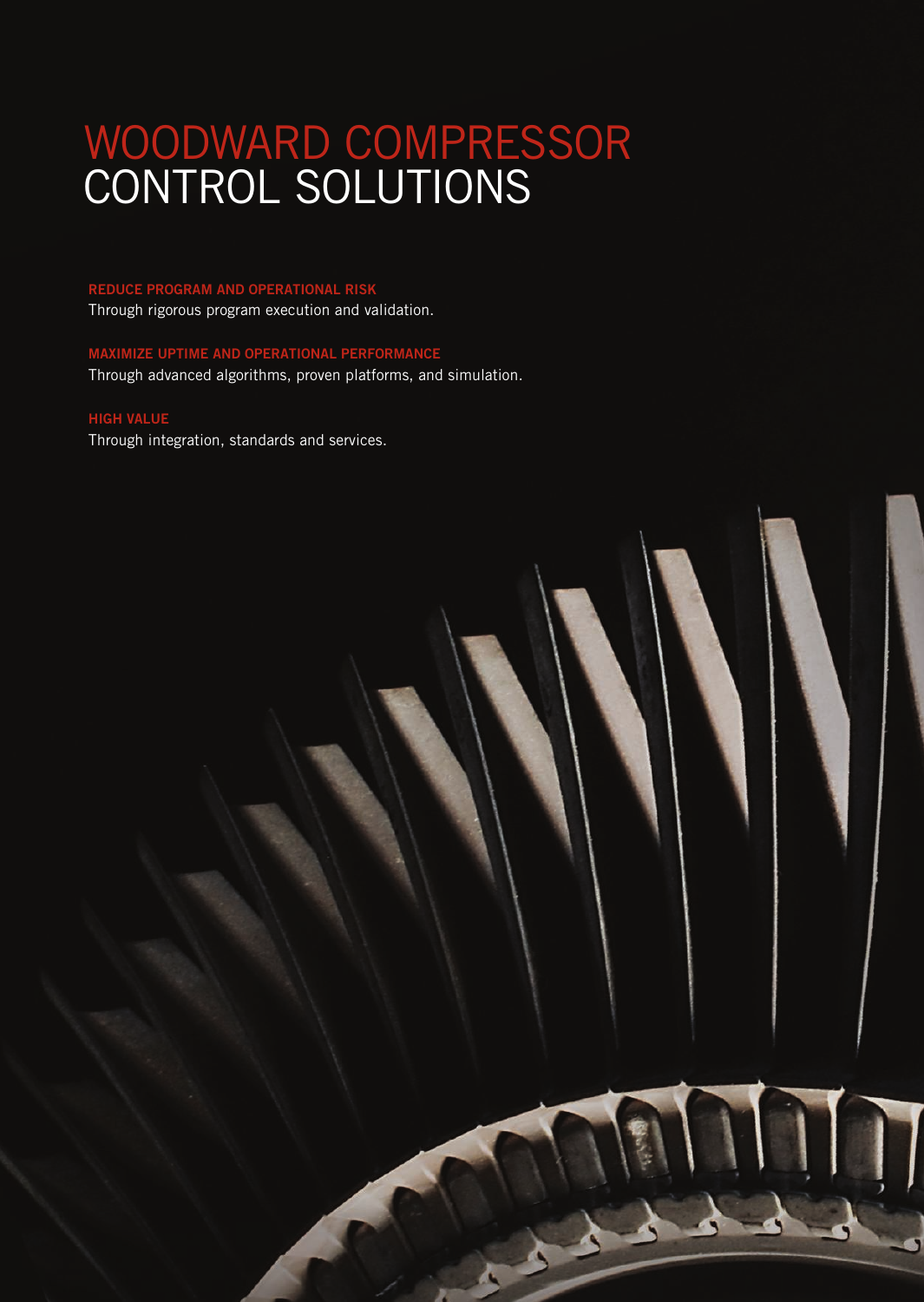

## OVER 500 COMPRESSOR CONTROL SYSTEMS INSTALLED

#### UPSTREAM

- $\rightarrow$  Residue/Export/Sales Gas Compressor
- $\rightarrow$  Acid/Sour Gas Compressor
- $\rightarrow$  Injection Gas Compressor
- $\rightarrow$  Regeneration Gas Compressor

#### MIDSTREAM

- $\rightarrow$  Gas Pipeline Booster Compressor
- $\rightarrow$  Station Control
- $\rightarrow$  Propane Refrigeration Compressor

### DOWNSTREAM

- $\rightarrow$  Fluid Catalytic Cracker Main Air Blower
- FCCU Complete Power Recovery Train (PRT)
- $\rightarrow$  Wet Gas Compressor
- $\rightarrow$  Hydrogen Recycle and Booster Compressors
- $\rightarrow$  Cracked Gas Compressor
- $\rightarrow$  Ethylene Refrigeration Compressor
- **→** Propylene Refrigeration Compressor
- $\rightarrow$  Propane Refrigeration compressor
- $\rightarrow$  Ammonia Synthesis Gas Compressor
- $\rightarrow$  Ammonia Process Air Compressor
- $\rightarrow$  Ammonia Refrigeration Compressor
- $\rightarrow$  Urea CO<sub>2</sub> Compressor
- $\rightarrow$  Instrument/Plant Air Compressors



### INTEGRATED SOLUTION AT DUSHANZI CHEMICAL PLANT

Woodward was selected as the control of choice for all three of Dushanzi's new critical compressor trains (cracked gas, ethylene, and propylene) due to our highly reliable control platforms, advanced compressor protection algorithms, and ability to control very complex applications requiring a high level of integration between multiple control loops. The Woodward MicroNet TMR® control platform met all of Dushanzi's, Linde's, and Siemens' stringent system control, protection, and plant interface requirements.



Dushanzi Cracked Gas Compressor System Overview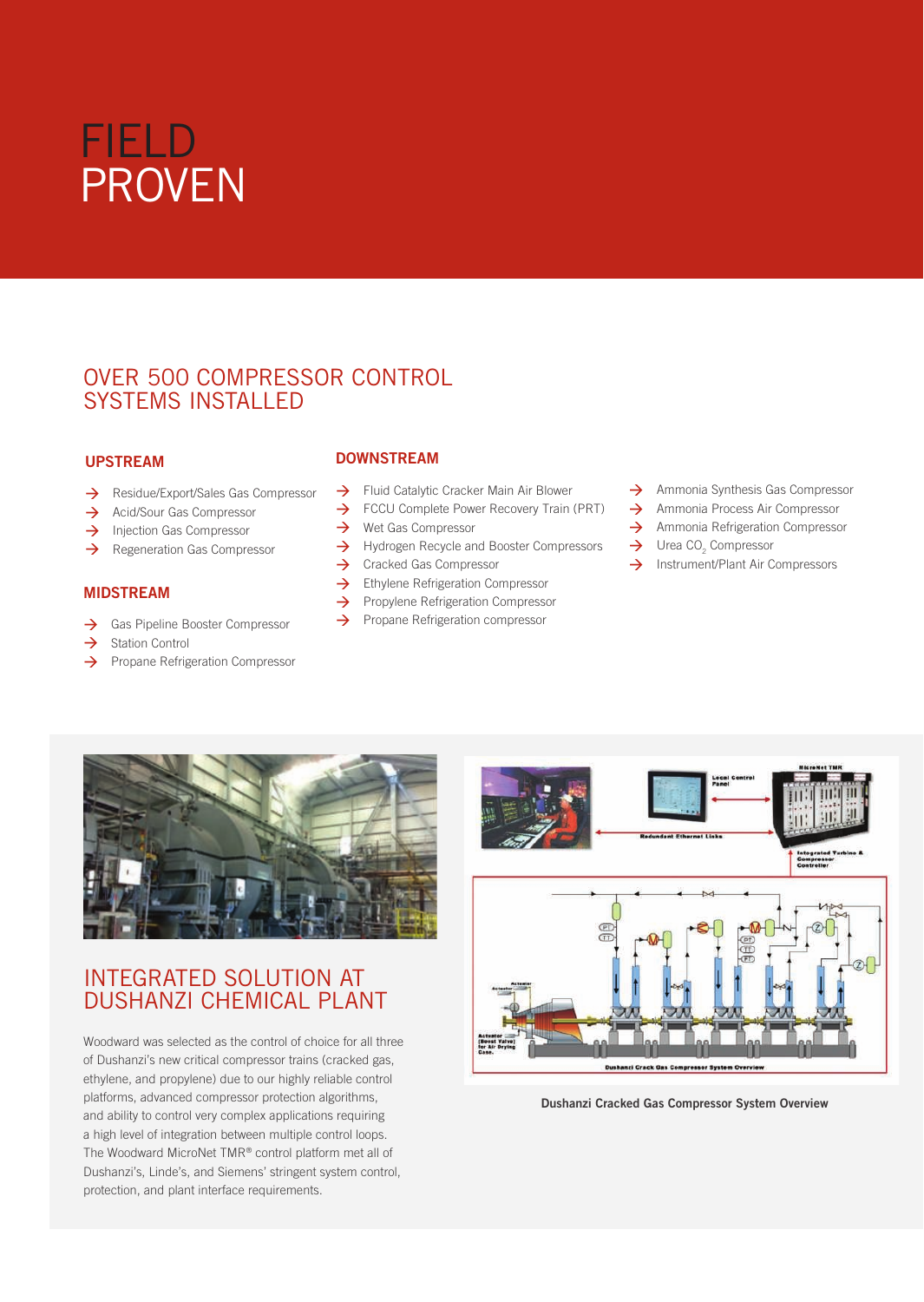# MAXIMIZE **OPPORTUNITY**

#### MAXIMUM AVAILABILITY

Keep your compressors running without loss of performance or production. Woodward's high-availability Micronet™ control platforms, proven software algorithms, and advanced fallback strategies assure your equipment runs reliably and dependably.

Protect your equipment with outstanding anti-surge control loop response. Woodward's synchronous I/O processing and deterministic execution rates keep anti-surge functions responsive and stable.

Reduce process gas flaring during process disturbances. Woodward's advanced control algorithms minimize recycle valve overshoots.

Increase safety and production by design. Woodward maintains a thorough and rigorous control system design quality process.

#### KEY BENEFITS

- $\rightarrow$  Superior dynamic performance of surge control and pressure override loops
- $\rightarrow$  Maximized compressor network efficiency through unique load sharing algorithm
- $\rightarrow$  Minimized gas recycling rate, optimum temperature control and prevention of prime mover overload during the startup of a refrigerant compression loop
- $\rightarrow$  Uncompromised compressor safety and high process stability through advanced fallback strategies
- $\rightarrow$  Accurate reproduction of dynamic responses of fast compressor control loops within NetSim™ (turbomachinery control emulation software linked to a plant operator training simulator)

#### INTEGRATED CONTROL AND PROTECTION

Woodward's Integrated Compressor Control System (ICCS) is a comprehensive and flexible controls package that improves compressor train performance, reliability, and protection by combining control functions into a tightly integrated system. ICCS solutions can include:

- $\rightarrow$  Compressor multi-loop anti-surge valve control and process (performance) control
- $\rightarrow$  Steam turbine, gas turbine, or motor control
- $\rightarrow$  SIL-3 safety
- $\rightarrow$  Quench valve control
- $\rightarrow$  Multiple compressor train control
- $\rightarrow$  Start/stop/loading/unloading
- $\rightarrow$  Shutdown interlocks
- $\rightarrow$  Flare valve control
- $\rightarrow$  Auxiliary and sequencing control

#### INCREASE PRODUCTION

Woodward's patented rate PID algorithm provides anticipative opening of the anti-surge valve during process upsets to minimize overshoots and allow safe operation with minimal safety margins. Compressor turndown is maximized and higher product yields are achieved.

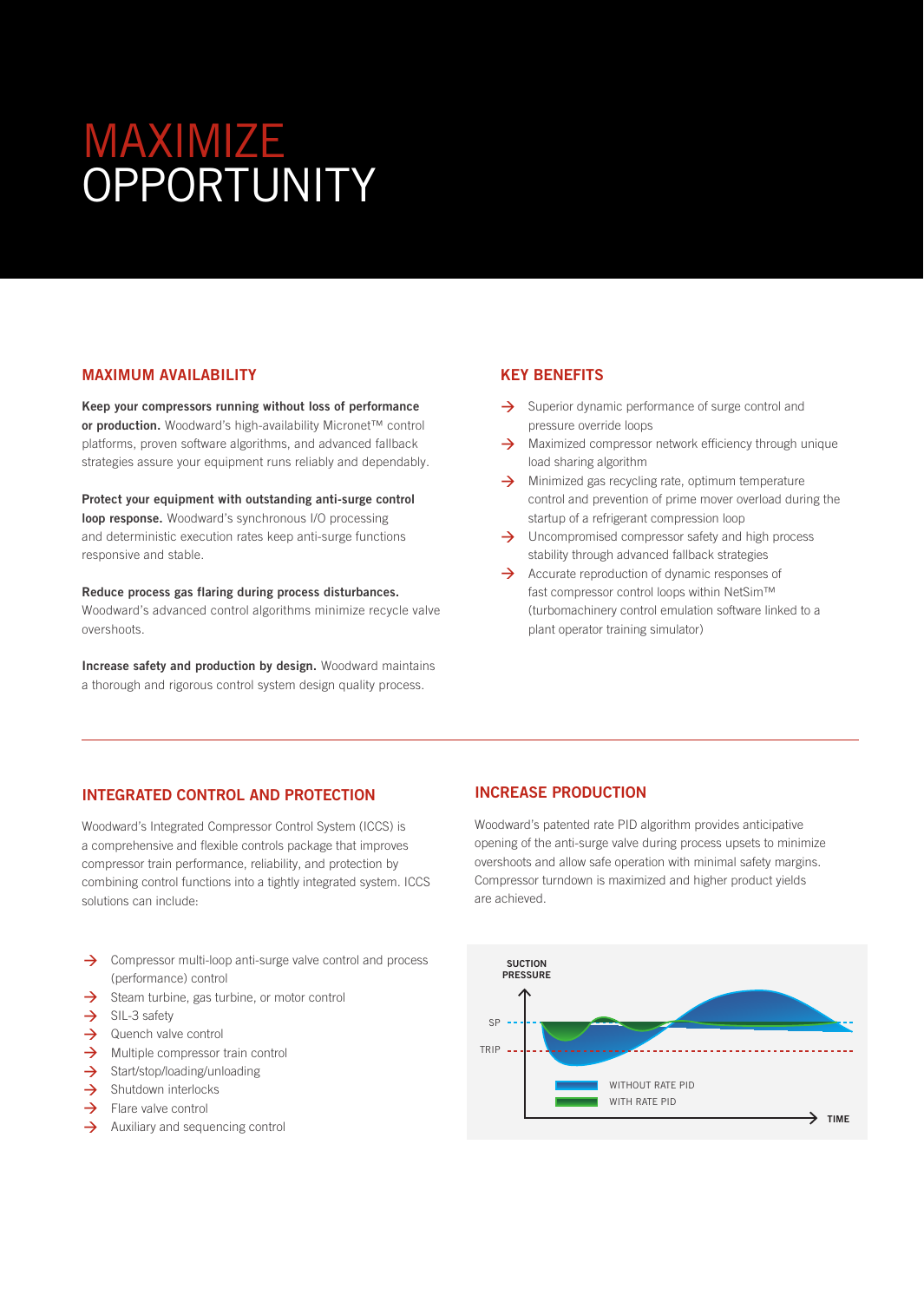#### COMPRESSOR - DYNAMIC SIMULATION

Woodward's proven NetSim™ simulation packages provide integrated turbomachinery-specific dynamic modules of the compressor, prime mover and auxiliaries, along with real-time control models that can run on a single computer. This benefits the users in running FEED/ Feasibility/RCA Studies and aids in control system design and testing.

NetSim™ emulates functionality of all system hardware components, accurately reproducing execution timing, I/O synchronization and data protocols.

#### Power of NetSim™ Compressor Dynamic Simulation Models

- $\rightarrow$  Validate control system design
- $\rightarrow$  Identify compressor process loop bottlenecks
- $\rightarrow$  Shorten commissioning time
- $\rightarrow$  Enable effective troubleshooting
- $\rightarrow$  Simplify DCS integration testing
- $\rightarrow$  Provide hands-on turbomachinery control maintenance experience and training for plant personnel



## DEPENDABLE SERVICE

#### Reliable control systems are more than just hardware and software.

Woodward's stringent product life cycle management process fully meets customers' requirements the first time, every time. The process starts with a thorough review of customer specifications and the compressor/ process data that defines project-specific deliverables and the required testing, including the factory acceptance testing.

Woodward also offers other types of engineering services such as equipment surveys and feasibility evaluations, panel design and procurement, field services, simulation services, commissioning, on-site training, and on-site compressor performance and surge testing.

Finally, Woodward's worldwide network of business partners provides users with the peace of mind that comes with always finding support in a timely, efficient manner.